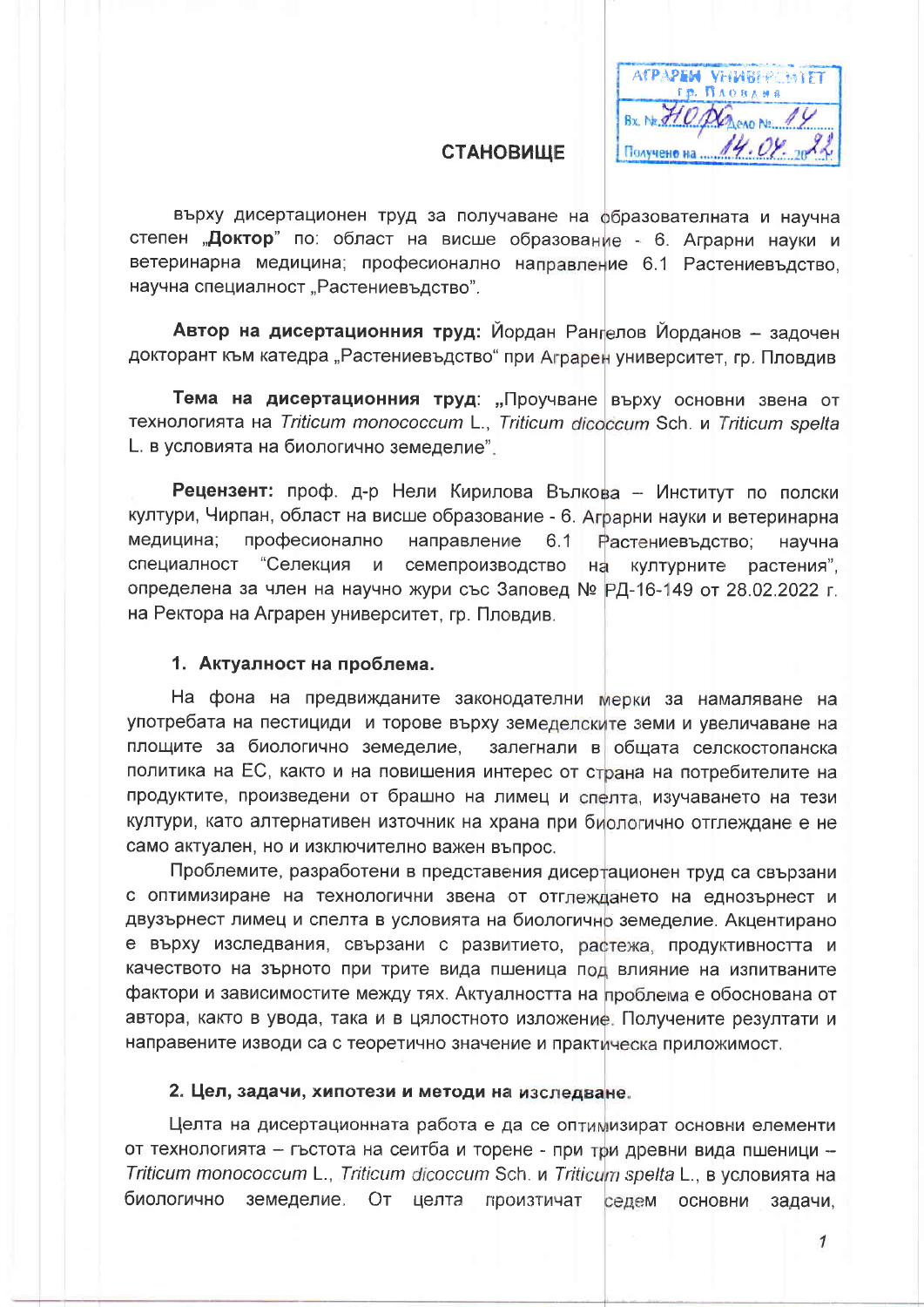формулирани точно и ясно, решаването на които дава отговори, касаещи фенологичното развитие на трите вида пшеници в условията на различни години и зависимостите между продължителността на междуфазните периоди и вегетационния период с изпитваните фактори; динамиката на растежа, братимостта, формирания продуктивен стъблостой и фотосинтетичната активност на видовете пшеница в зависимост от различните гъстоти на сеитба и торене; влиянието на факторите върху продуктивността, елементите на продуктивността и качеството на зърното и корелацифнните зависимости между добива и компонентите на класа.

Използвани са правилно подбрани подходи и методи, съобразени с естеството на изследванията. В разработката са включени три вида древна пшеница - Triticum monococcum L., Triticum dicoccum Sch. и Triticum spelta L., три гъстоти на сеитба - 500, 700 и 900 к.с./m<sup>2</sup> и два варианта на торене с торове за биологично земеделие - Италполина и Натурамин. Проследени са голям брой показатели в полски и съдови опити и е използвана съвременна научна апаратура, което дава възможност за обективна информация. Получените резултати анализирани чрез ca подходящи статистически методи двуфакторен дисперсионен анализ и корелационен анализ и са използвани софтуерните продукти: SPSS for Windows, v 9.00; Duncan's Multiple Range Test, което позволява по-прецизна оценка на данните.

### 3. Онагледеност и представяне на получените резултати и използвана литература.

Представения за рецензиране дисертацион труд е в обем от 171 страници, от които: 3 страници - въведение; 31 страници - литературен обзор; 18 страници - цел, задачи, материал и методи на изследването; 95 страници резултати и обсъждане; 5 страници - изводи и приноси и 18 страници използвана литература. В основния текст на дисертацията са включени 12 фигури, 86 таблици и 11 снимки, които са добре оформени и информативни. Като цяло, дисертацията е структурирана правилно, съдържа **ВСИЧКИ** необходими раздели, а съдържанието съответства на поставените цел и задачи.

Текстът е написан на добър стил и е терминологично издържан. В края на всеки раздел е направено обобщение на получените резултати. Цитираната литература включва общо 204 източника, от които 16 на кирилица и 188 - на латиница. От тях 75 публикации са от последните 10 години. Литературният обзор е много добре структуриран и отговаря на темата и основните направления дисертационния на труд. Докторантът показва добра осведоменост по постигнатото по третирания в дисертацията проблем, както в страната, така и в чужбина и това несъмнено спомага правилно да определи целите и задачите в изследването, както и компетентно да тълкува и обобщава получените данни.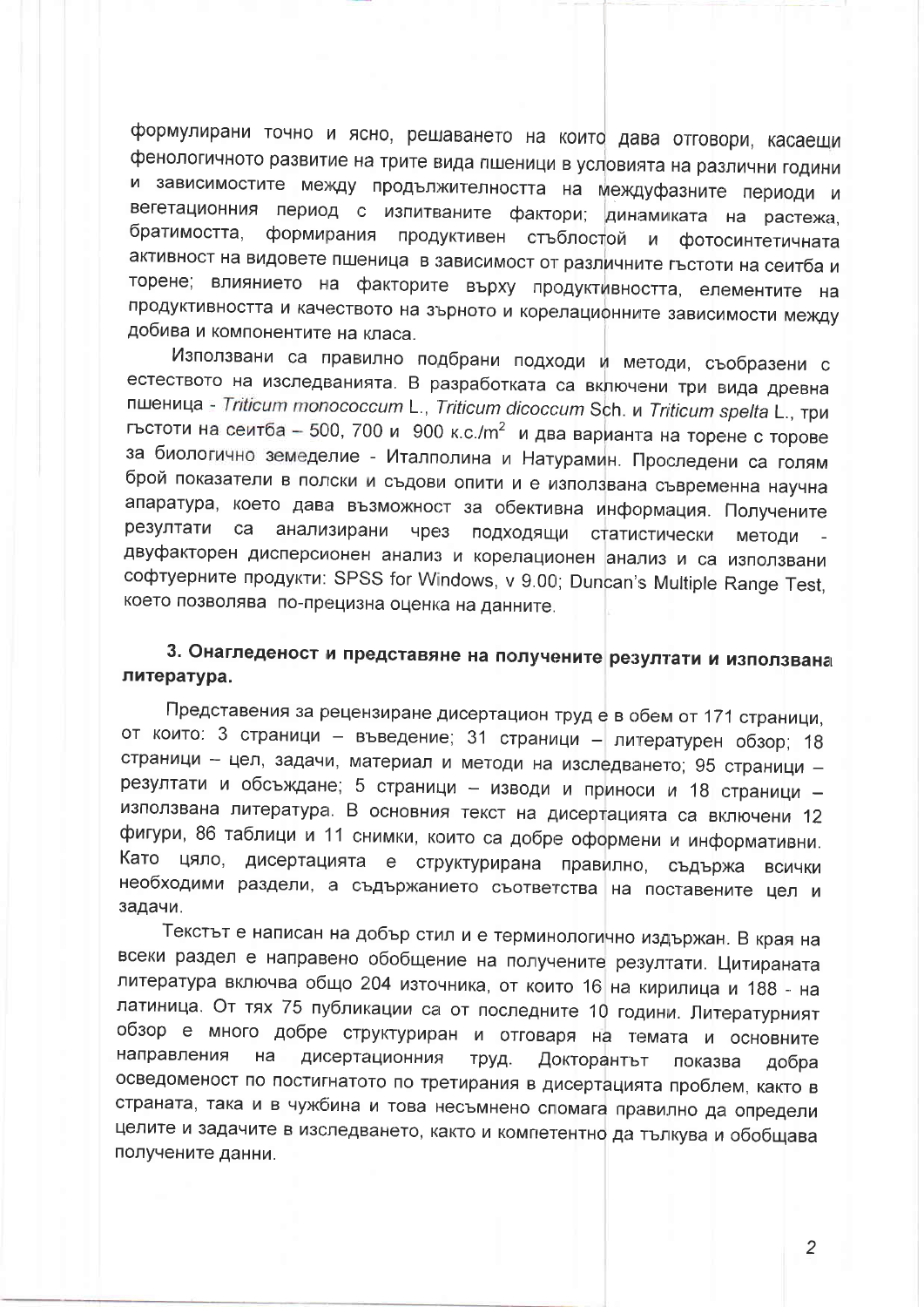## 4. Обсъждане на резултатите

Получените резултати са анализирани, обобщени и интерпретирани правилно, в добър научен стил. Докторантът показва добра теоретична подготовка и владеене на съвременни методи за анализ. Сравняването на получените от него данни с тези на други български и чужди автори, показват личния му принос в разработката. Оценявам високо и направените конкретни заключения в края на всяка глава. Всички литературни източници са коректно цитирани и описани библиографски.

На базата на проведените изследвания е установено, че вегетационният период на еднозърнестият и двузърнест лимец и спелтата е в рамките 230 - 231 дни и те се нуждаят средно от 1499 до 1512 °С ефективна температурна сума. И при трите вида нарастването на сеитбената норма повишава броя на растенията на m<sup>2</sup>, а най-добро поникване се отчита при двузърнестия лимец.

Анализът на резултатите показва, че условията на годината влияят силно върху продуктивната братимост, растежа, продуктивния стъблостой, добива зърно, структурните елементи на класа, масата на хиляда семена и хектолитровата маса. Влиянието на гъстотата и торенето върху продуктивната братимост и растежа на пшениците е слабо и не се доказва статистически. Изключение прави торенето с Италполина, което доказано влияе върху височината на растенията. Установено е, че най-добри стойности по двата показателя показва Tr.monococcum.

Проучен  $\mathsf{e}$ ефектът **OT** почвеното  $\overline{M}$ ЛИСТНОТО торене **ВЪРХУ** фотосинтетичната активност на растенията и е потвърдено повишаване на съдържанието на хлорофил и подобряване на параметрите на хлорофилната флуоресценция при растенията от спелта и еднозърнест лимец. Въз основа на направените анализи на продуктивността, докторантът отчита оптималните сеитбени норми за двата вида: при Tr. dicoccum - 900 к.c./m<sup>2</sup>; при Tr. spelta-700 к.с./m<sup>2</sup>. Добивът при Tr. monococcum не се влияе от гъстотата на сеитба. Прилагането на почвения тор Италполина доказано повишава добива от зърно. Проследени са корелационните зависимости между изследваните показатели при трите вида и са установени средни и силни положителни корелационни връзки между някои от тях.

На база на анализите върху установените закономерности е посочено, че влиянието на посевната норма и торенето върху качествените показателите на зърното е слабо. Най-високи стойности по маса на хиляда зърна показва спелта, а по хектолитрова маса и процент плеви - двузърнестия лимец. Чрез приложения бихимичен анализ на зърното е установено, че най-високо съдържание на суров протеин и микроелементи мед и желязо има спелта; найвисоко съдържание на влакнини и магнезий има двузърнестия лимец, а еднозърнестия лимец превъзхожда останалите два вида по съдържание на цинк и манган. Лизинът и в двата вида лимец е 0.37%.

В резултат на проведените изследвания са формулирани 15 извода, синтезиращи заключенията на докторанта.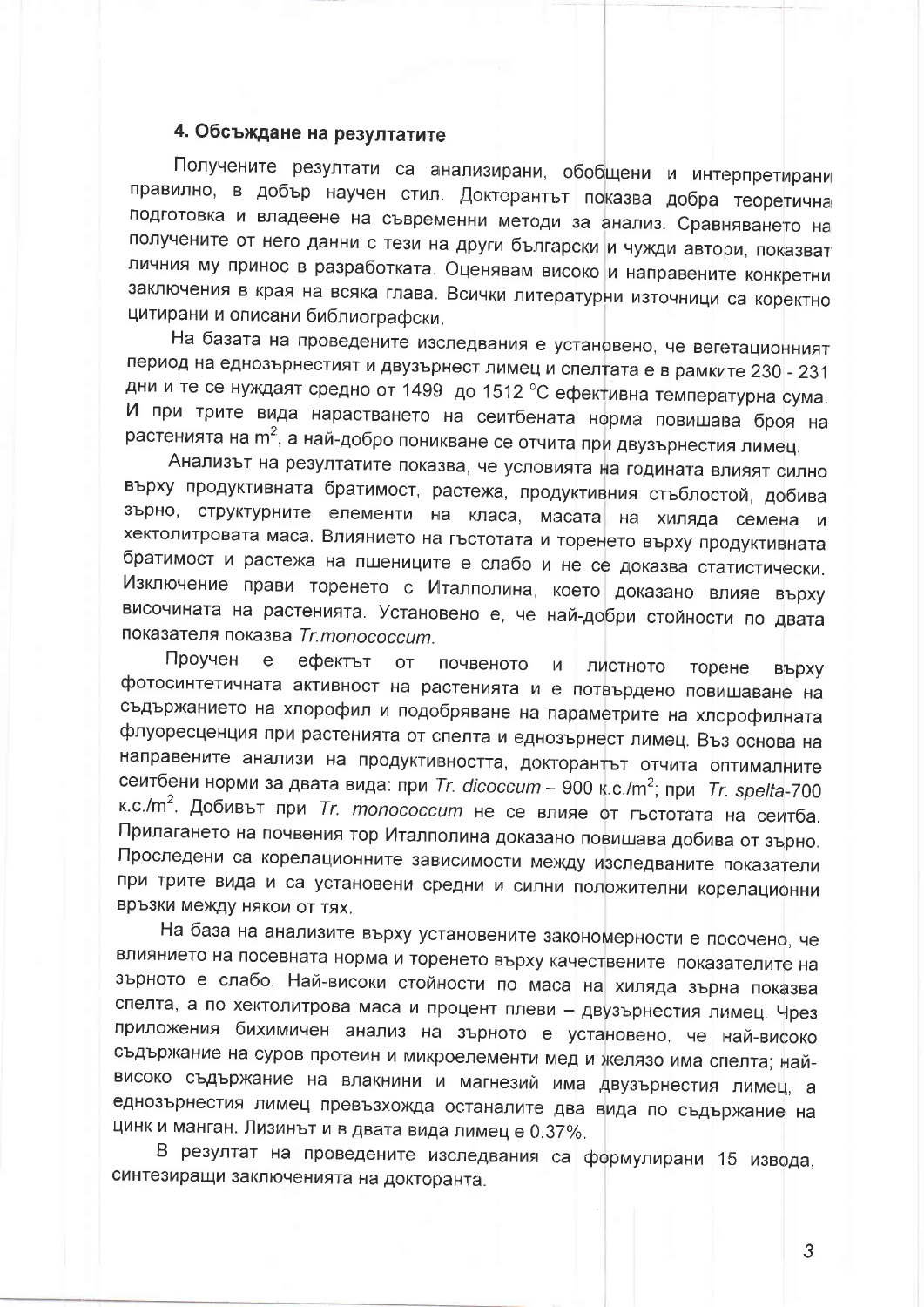# 5. Приноси на дисертационния труд

В дисертационния труд се съдържат научно-теоретични и научно-приложни приноси, които по съдържание, значимост и полезност за науката и практиката в изследваната област са напълно достатъчни за получаване на образователна и научна степен "доктор". Те са правилно отразени в края на дисертационната работа. Сред тях като най-съществени заслужава да се отбележат:

• За пръв път в комплексно многофакторно проучване е установено влиянието на нарастваща посевна норма и торене с почвения тор Италполина и листния тор Натурамин, върху растежа, развитието и формирането на продуктивността на местни форми двузърнест лимец, спелта и еднозърнест лимец, в условията на биологична система на земеделие.

• На база на сравнителната оценка в експеримента, дисперсионния анализ и установените корелационни зависимости са направени конкретни изводи и препоръки за отделните видове, свързани с посевната норма и торенето.

• Чрез комплекс от физиологични параметри е установено, че приложеното почвено и листно торене подобрява фотосинтетичната активност на растенията от вид спелта, еднозърнест и двузърнест лимец.

• Направена е сравнителна оценка на физичните, биохимичните качества и минералния състав на зърното (голо и плевесто) в условията на изпитваните фактори и биологична система на земеделие.

Приемам всички приноси на докторанта. Те са негово лично дело и доказателство, че може да провежда самостоятелно експериментална работа и правилно да интерпретира получените резултати.

### 6. Критични бележки и въпроси

Нямам критични бележки и въпроси.

### 7. Публикувани статии и цитирания

Представеният автореферат отразява обективно структурата И съдържанието на дисертационния труд, получените резултати и изводи и самостоятелното му прочитане предоставя достатъчно информация  $3a$ значимостта на разработката. Във връзка с дисертационния труд са публикувани две научни публикации в Journal of Mountain Agriculture on the Balkans, една от които е самостоятелна, а в другата докторантът е първи автор. От двете публикации авторът събира 40 точки и отговаря на минималните наукометрични изисквания за придобиване на образователна и научна степен "Доктор", съгласно Закона за развитието на академичния състав. Не се съобщава за открити цитирания.